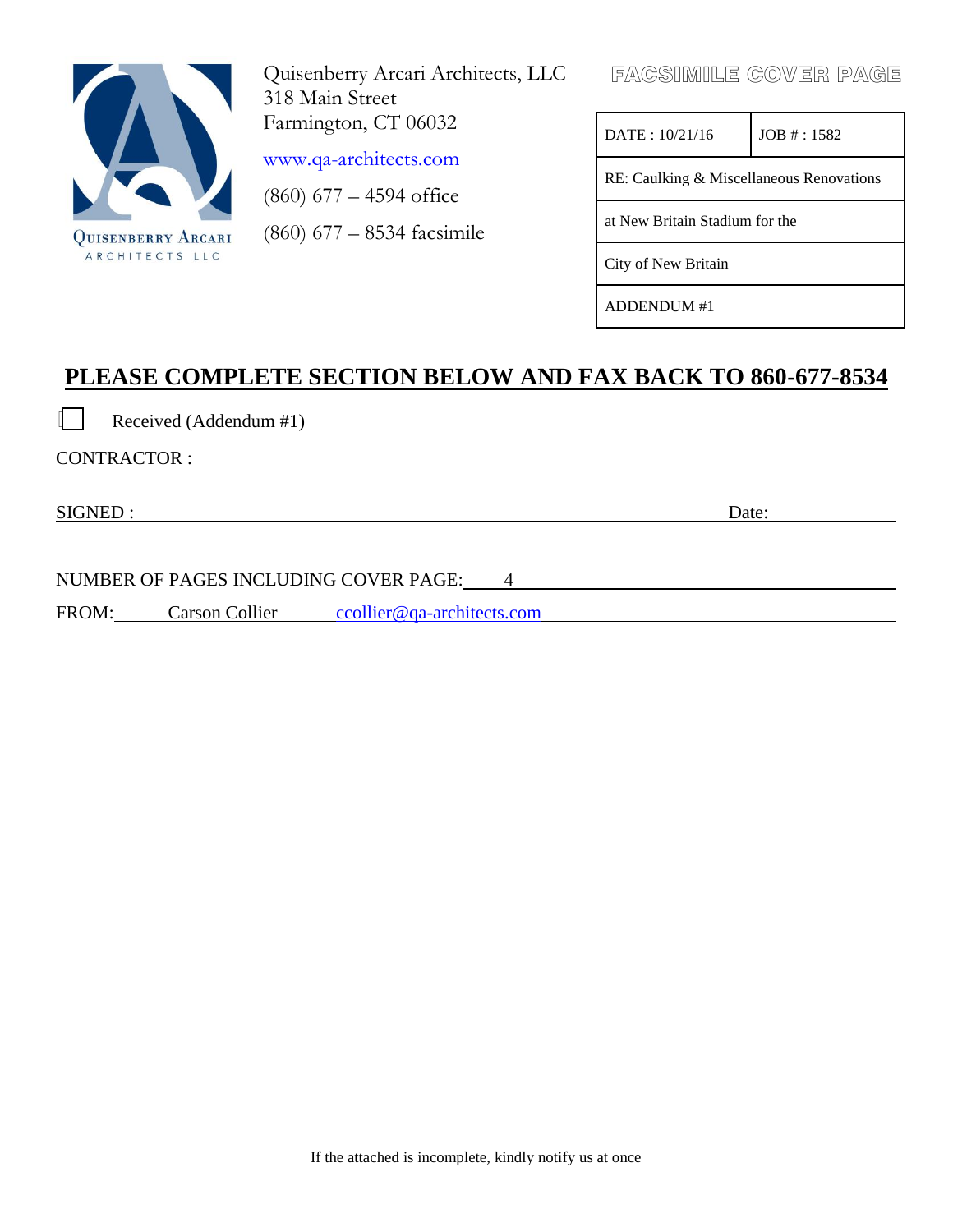## **CAULING & MISCELLANEOUS RENOVATIONS AT NEW BRITAIN STADIUM**

# **Addendum # 01 October 21, 2016**

# **GENERAL / CLARIFICATIONS**

| Pre Bid Attendance List      | (See Attached)                                                                                                                                                                                                                                                                                                                                                                                                          |
|------------------------------|-------------------------------------------------------------------------------------------------------------------------------------------------------------------------------------------------------------------------------------------------------------------------------------------------------------------------------------------------------------------------------------------------------------------------|
| <b>Bid Question Deadline</b> | As discussed at the pre bid walkthrough; no questions will be taken<br>after 1:00 pm on October 20, 2016.                                                                                                                                                                                                                                                                                                               |
| <b>Bid Questions:</b>        | See Below                                                                                                                                                                                                                                                                                                                                                                                                               |
| Item <sub>1</sub>            |                                                                                                                                                                                                                                                                                                                                                                                                                         |
| Question:                    | Is the paint pattern and color on the handrails/ guardrails going to be the<br>same as the existing?                                                                                                                                                                                                                                                                                                                    |
| Response:                    | Yes, the paint pattern and color will match the existing finish of the<br>handrails and guardrails in the stadium bowl.                                                                                                                                                                                                                                                                                                 |
| Item 2                       |                                                                                                                                                                                                                                                                                                                                                                                                                         |
| Question:                    | Are one or two coats of paint required on the handrails/ guardrails?                                                                                                                                                                                                                                                                                                                                                    |
| Response:                    | Refer to 099100 section 3.6 Exterior Painting Schedule; subsection A1.                                                                                                                                                                                                                                                                                                                                                  |
| Item 3                       |                                                                                                                                                                                                                                                                                                                                                                                                                         |
| Question:                    | Are the joints getting silicone joint sealant per 079200-2.2 or performed<br>joint sealant per 07900-2.3 as there is a big price difference in these<br>methods?                                                                                                                                                                                                                                                        |
| Response:                    | The existing joints indicated on Sheets A1.2.1, A1.2.2, and A1.2.3 are to<br>be demolished and prepared to receive new performed joint sealant system<br>as indicated in section 07900-2.3 of the specification. The silicone joint<br>sealant indicated in spec section 079200, section 2.2 is included for<br>miscellaneous joints outside the scope of the main joint caulking as<br>indicated in the bid documents. |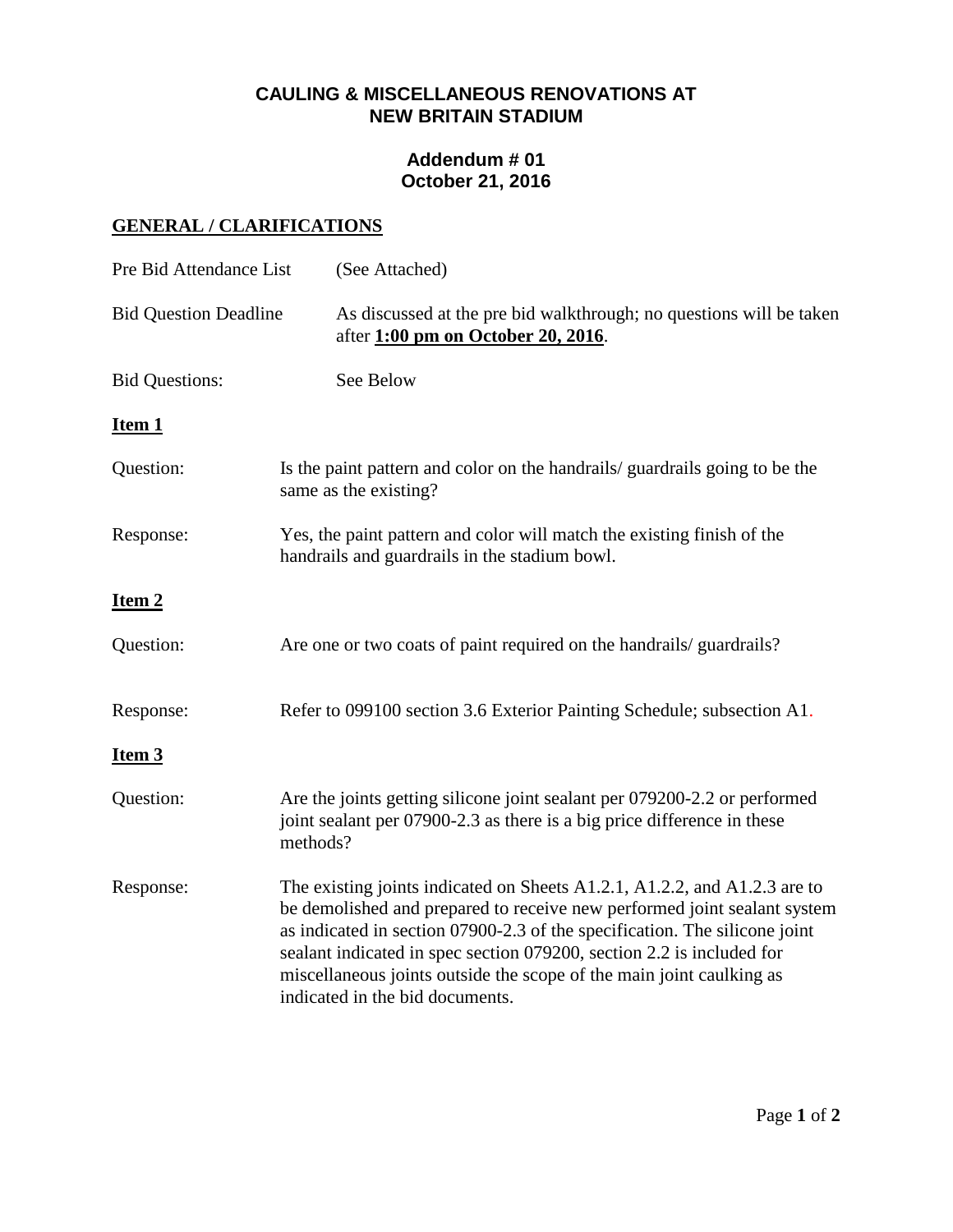### **ADDENDUM #1 - continued**

### **CHANGES TO THE SPECIFICATIONS**

079200 2.3 Performed Joint Sealants

A. Performed Foam Sealant:

1. Basis of Design Product (Add) c. Willseal, LLC.; Willseal 250 system

### **CHANGES TO THE DRAWINGS**

General Notes- *(Sheets A1.2.1, A1.2.2, & A1.2.3)* (Delete) General Note #2

(Add) General Note #2 as follows: "2) Scope of work pertains to the demo and instillation of new caulk joints indicated in the stadium bowl, and releveling of identified steps located within the indicated scope box."

END OF ADDENDUM #1